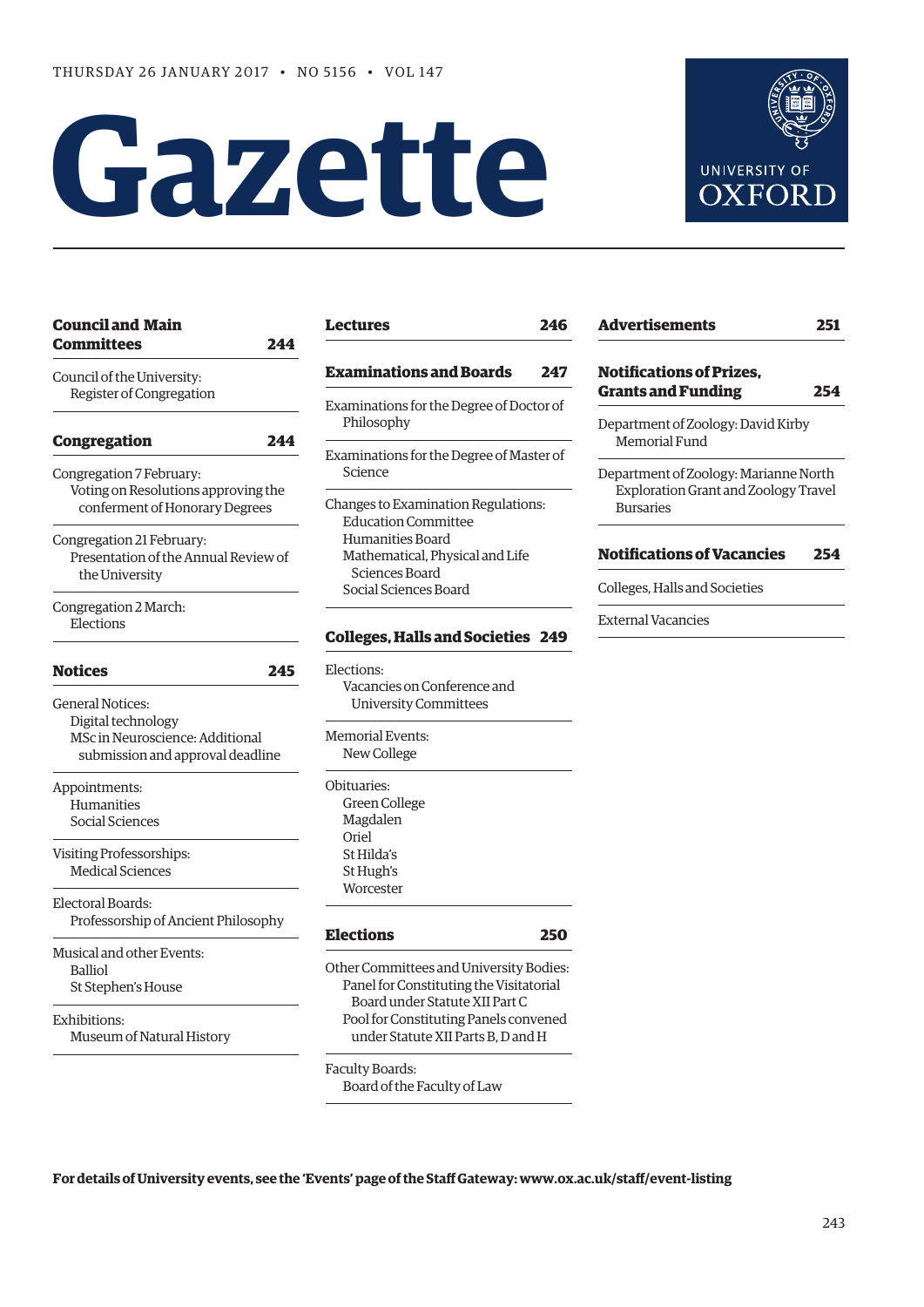# <span id="page-1-0"></span>Council and Main Committees

# Congregation

#### **Council of the University**

# **Register of Congregation**

The Vice-Chancellor reports that the following names have been added to the Register of Congregation:

Buehrle, I J, New College Jagannath, A, Oriel Lametti, D R, Corpus Christi Mather, Y, IT Services

# **Divisional and Faculty Boards**

For changes in regulations for examinations see 'Examinations and Boards' below.

#### **Congregation** 7 February

¶ Members of Congregation are reminded that any two members may, not later than **noon on 30 January**, give notice in writing to the Registrar that they wish to oppose or amend any of the resolutions below (see the note on the conduct of business in Congregation below). If no such notice has been given, and unless Council has declared otherwise or the meeting has been adjourned, the resolutions shall be declared carried, and the meeting may be cancelled.

# **Voting on Resolutions approving the conferment of Honorary Degrees**

(i) That the conferment of the Degree of Doctor of Civil Law, *honoris causa*, upon Bryan A Stevenson, lawyer and social justice activist, founder and Executive Director of the Equal Justice Initiative, recipient of the Olaf Palme Prize in Stockholm for international human rights, the Gruber Justice Prize and the Four Freedoms Award, be approved.

(ii) That the conferment of the Degree of Doctor of Civil Law, *honoris causa*, upon the Rt Hon Baroness Williams of Crosby, CH, PC, Honorary Fellow of Somerville, be approved.

(iii) That the conferment of the Degree of Doctor of Letters, *honoris causa*, upon Dr Robert Darnton, cultural historian and academic librarian, Carl H Pforzheimer University Professor and University Librarian Emeritus, Harvard, Chevalier of the Légion d'Honneur, Honorary Fellow of St John's, be approved.

(iv) That the conferment of the Degree of Doctor of Letters, *honoris causa*, upon Frank Gehry, architect, recipient of the Pritzker Prize, the RIBA Gold Medal and the Americans for the Arts Lifetime Achievement Award, be approved.

(v) That the conferment of the Degree of Doctor of Science, *honoris causa*, upon Professor Eugene Braunwald, cardiologist, Distinguished Hersey Professor of Medicine, Harvard Medical School, recipient of the Distinguished Scientist Award of the American College of Cardiology and the Gold Medal of the European Society of Cardiology, be approved.

(vi) That the conferment of the Degree of Doctor of Science, *honoris causa*, upon Professor Joan Argetsinger Steitz, Sterling Professor of Molecular Biophysics and Biochemistry, Yale, recipient of the Gairdner Foundation International Award and the Pearl Meister Greengard Prize, Foreign Member of the Royal Society, be approved.

(vii) That the conferment of the Degree of Doctor of Music, *honoris causa*, upon Professor Judith Weir, CBE, composer and Master of the Queen's Music, recipient of the Elise L Stoeger Prize, the Queen's Medal for Music and the Ivor Novello Classical Music Award, be approved.

¶ If the resolutions are approved, the honorary degrees will be conferred at the Encaenia on 21 June 2017.

| Congregation | 21 February |
|--------------|-------------|
|--------------|-------------|

¶ Members of Congregation are reminded that any two members may, not later than **noon on 13 February**, give notice in writing to the Registrar that they wish to discuss the Annual Review of the University (see the note on the conduct of business in Congregation below). If no such notice has been given, and unless Council has declared otherwise or the meeting has been adjourned, the Annual Review shall be declared presented and the meeting may be cancelled.

# **Presentation of the Annual Review of the University**

The Annual Review of the University for 2015/16 ([Supplement \\*1 to](http://www.ox.ac.uk/about/organisation/annual-review) *Gazette*, Vol 147) will be presented and may be discussed.

| Congregation | 2 March |
|--------------|---------|
|              |         |

#### **Elections**

# OTHER COMMITTEES AND UNIVERSITY **BODIES**

Panel for Constituting the Visitatorial Board under Statute XII Part C Pool for Constituting Panels convened under Statute XII Parts B, D and H

# FACULTY BOARDS

Board of the Faculty of Law

Details are in 'Elections' section below.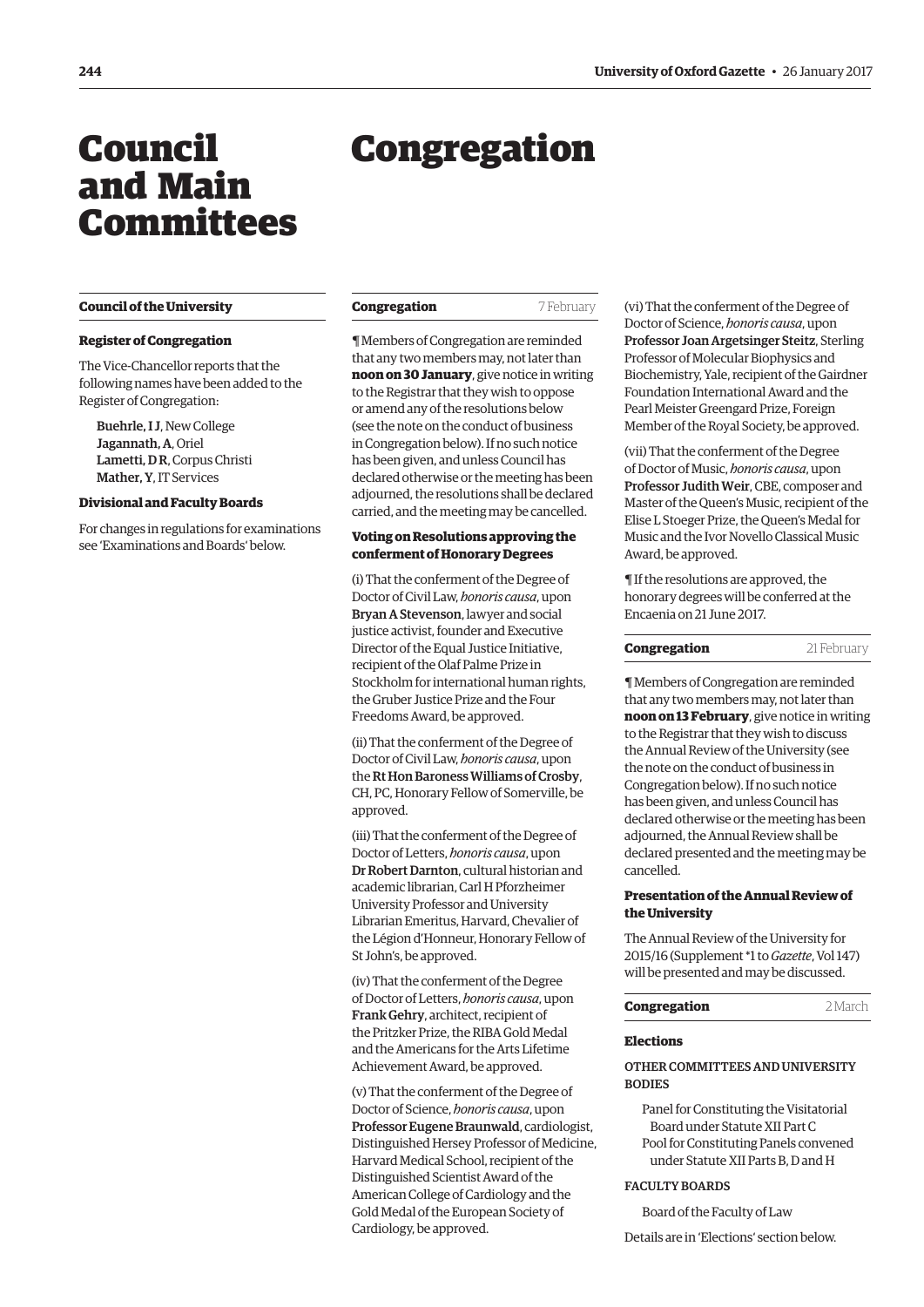# Notices

#### <span id="page-2-0"></span>**Note on procedures in Congregation**

¶ Business in Congregation is conducted in accordance with Congregation Regulations 2 of 2002 [\(www.admin.ox.ac.uk/statutes/](http://www.admin.ox.ac.uk/statutes/regulations/529-122.shtml) [regulations/529-122.shtml\). A](http://www.admin.ox.ac.uk/statutes/regulations/529-122.shtml) printout of these regulations, or of any statute or other regulations, is available from the Council Secretariat on request. A member of Congregation seeking advice on questions relating to its procedures, other than elections, should contact Mrs F Burchett at the University Offices, Wellington Square (telephone: (2)80199; email: felicity. [burchett@admin.ox.ac.uk\); questions](mailto:felicity.burchett@admin.ox.ac.uk)  relating to elections should be directed to the Elections Officer, Ms S L S Mulvihill [\(telephone: \(2\)80463; email: elections.](mailto:elections.office@admin.ox.ac.uk) office@admin.ox.ac.uk).

## **General Notices**

# **Digital technology**

Get inspired by digital technology, ideas and approaches that are changing teaching and learning: experience virtual reality (VR), chat to experts and experiment with some examples of technologies that could be useful for learning. The learning technologists can chat about your needs for enhancing teaching and learning in face-to-face, online or blended scenarios, and how to take things further. Talk to the Technology Enhanced Learning team (IT Services) at:

- 11am–2pm, 26 January and 9 February, near the café on the mezzanine of the Manor Road Building (Social Sciences).
- 11am–2pm, 2 February, in the mezzanine space of the Mathematical Institute, in the Andrew Wiles Building

You do not need to be based in those buildings to join us on these dates. More information, including lots of ideas for digital tools and techniques to add to your learning or teaching, is available on the Digital Education Strategy website, along with a poster to print and display: [www.](http://www.digitaleducation.ox.ac.uk/support) [digitaleducation.ox.ac.uk/support.](http://www.digitaleducation.ox.ac.uk/support)

#### **MSc in Neuroscience**

# ADDITIONAL SUBMISSION AND APPROVAL DEADLINE

Essay topics for Module A2: Learning and Memory must be approved by the appropriate module organiser before **13 March** and submitted online via WebLearn by **noon on 27 March**.

#### **Appointments**

#### **Humanities**

With the approval of the Humanities Board, the following appointments and reappointments have been made.

# APPOINTMENTS

Peter Jeffrey Barber, MPhil DPhil Oxf, Departmental Lecturer in Comparative Philology, Faculty of Classics and Faculty of Linguistics, Philology and Phonetics, from 1 January 2017 to 31 December 2017

Ushashi Dasgupta, BA MSt Oxf, Departmental Lecturer in English Literature, Faculty of English Language and Literature, from 1 January 2017 to 31 December 2017

Stephan Franz Faust, MA PhD Munich, Departmental Lecturer in Roman Art and Archaeology, Faculty of Classics, from 1 January 2017 to 31 December 2017

John Jeffrey Lowe, MA MPhil DPhil Oxf, Departmental Lecturer in Syntax, Faculty of Linguistics, Philology and Phonetics, from 1 January 2017 to 31 July 2021

Ève Cèlia Morisi, MA Columbia, MA Princeton, PhD Paris IV, Associate Professor of French, Faculty of Modern Languages, and Fellow of St Hugh's, from 12 December 2016 to 11 December 2019

# Benjamin Thomas Westwood, MA

Oxf, MA York, Departmental Lecturer in English Literature, Faculty of English Language and Literature, from 1 January 2017 to 31 December 2017

# REAPPOINTMENTS

Emine Çakir, BA MA Bilkent, PhD Çukurova, Instructor in Turkish, Faculty of Oriental Studies, from 1 April 2017 to retirement

Edward Matthew Husband, BS Tennessee, PhD Michigan, Associate Professor of Psycholinguistics, Faculty of Linguistics, Philology and Phonetics, and Fellow of St Hugh's, from 1 October 2017 to retirement

Hannah Sullivan, BA Camb, PhD Harvard, Associate Professor of Modern English Literature, Faculty of English Language and Literature, and Fellow of New College, from 1 July 2017 to retirement

#### **Social Sciences**

#### APPOINTMENTS

Professor Sibel Erduran, PhD Vanderbilt, Associate Professor of Science Education (with title of Professor of Science Education), Department of Education, and Fellow of St Cross, from 1 January 2017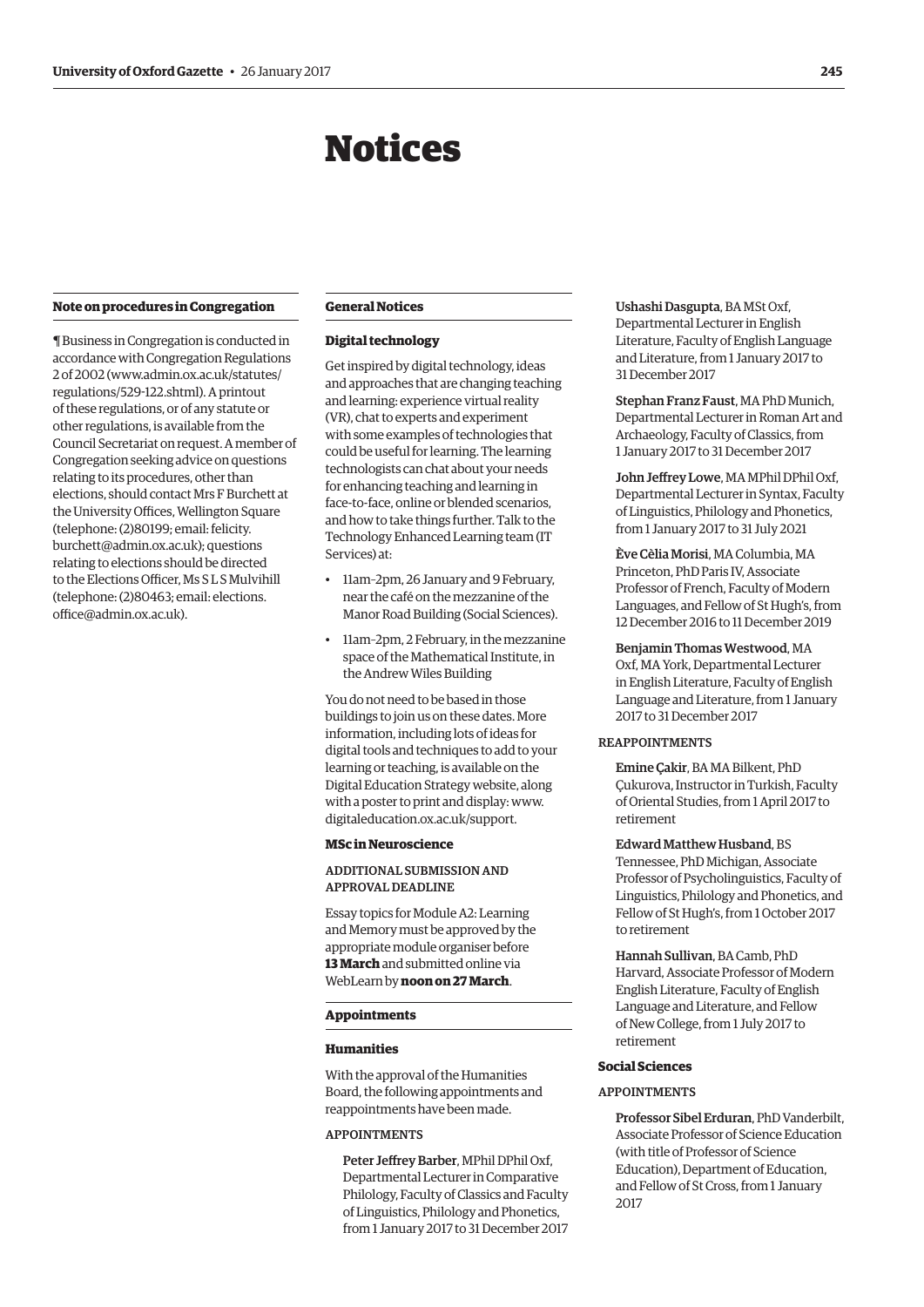# Lectures

<span id="page-3-0"></span>Dr Sonali Nag, Portsmouth, Associate Professor of Education and the Developing Child, Department of Education, and Fellow of Brasenose, from 1 January 2017

Dr Alexander Vasudevan, PhD British Columbia, Associate Professor in Human Geography, School of Geography and the Environment, and Student of Christ Church, from 1 January 2017

#### **Visiting Professorships**

# **Medical Sciences**

The Medical Sciences Board has conferred the title of Visiting Professor of Lysosomal Pathophysiology on A Ballabio, MD, for a further period of 5 years from 10 December 2017.

#### **Electoral Boards**

#### **Composition of an Electoral Board**

The composition of the electoral board to the post below, proceedings to fill which are currently in progress, is as follows:

# PROFESSORSHIP OF ANCIENT PHILOSOPHY

#### *Appointed by*

| The Master of Balliol, The Vice-Chancellor <sup>1</sup> |                                                          |
|---------------------------------------------------------|----------------------------------------------------------|
| in the chair                                            |                                                          |
| The Warden of Keble                                     | ex officio                                               |
| Professor E Harcourt                                    | Keble                                                    |
| Dr J Ouinn                                              | Humanities Division                                      |
| Professor L                                             | Faculty of Philosophy                                    |
| Castagnoli                                              |                                                          |
| Professor R Kraut                                       | Faculty of Philosophy                                    |
| Professor D Charles                                     | Faculty of Philosophy                                    |
| Professor G Betegh                                      | Council                                                  |
| Professor J Whiting                                     | Council                                                  |
|                                                         | Lappointed by the Vice Chancellorunder the previousne of |

1 Appointed by the Vice-Chancellor under the provisions of Statute IX, Sect 10 and 11.

#### **Musical and other Events**

# **Balliol**

#### MUSICAL SOCIETY CONCERTS

The following concerts take place at 8.30pm on Sundays in Balliol Hall, unless otherwise noted. Admission free; all welcome.

*5 Feb*: Richard Uttley, piano – Bach, Schubert, Scriabin, Schumann, Chopin

*7.30pm, 24 Feb*: Andras Schiff (programme tbc)

*5 Mar*: Houston Grand Opera – songs in German and Russian by Medtner, Wolf, Glinka, Dargomyzhsky, Schumann, Cherepnin, Schoenberg

#### **St Stephen's House**

# SJE ARTS

The following events will be held at SJE Arts, St John the Evangelist church, 109A Iffley Road. More information and tickets: [www.](http://www.sje-oxford.org/events) [sje-oxford.org/events or](http://www.sje-oxford.org/events) 01865 613507.

*12 Feb*: London Firebird Orchestra with soloists Suzanne Fischer, soprano, and Benjamin Baker, violin – From London to Vienna (SJE Arts Next Generation Series)

*15 Feb*: Phoenix Piano Trio – Haydn Piano Trios (SJE Arts International Piano Series)

*25 Feb*: Corona Strings – Pastorale with music by Ireland, Finzi, Vaughan Williams and Holst

#### **Exhibitions**

## **Museum of Natural History**

*10 Mar–3 Sept*: Brain Diaries: charting the life of the brain in partnership with Oxford Neuroscience

#### **Mathematical, Physical and Life Sciences**

#### **Department of Chemistry**

# SOFT MATTER, BIOMATERIALS AND INTERFACES SEMINARS

The following seminars will take place at 3pm on Tuesdays in the PTCL Lecture Theatre. All welcome. Conveners: Professor R P A Dullens, Professor J Yeomans

#### Dr Giorgio Volpe, London

*31 Jan*: 'Soft active matter in complex and crowded environments'

#### Dr Lorenzo Rovigatti

*7 Feb*: 'Hierarchical self-assembly made easy: DNA nanostars as a new class of model systems for complex fluids'

## Dr Taiki Yanagishima, Tokyo

*14 Feb*: 'A common mechanism for crystallisation and ageing in deeply supercooled hard sphere glasses'

Professor Paolo Texeira, Lisbon *21 Feb*: 'From wrinkly elastomers to janus particles to janus fibres'

Dr Thomas John, Saarland *28 Feb*: 'A model for transient "subdiffusive" particle motion in mucus'

# **Social Sciences**

#### **Saïd Business School**

# THE MOSAIC PRINCIPLE – THE BENEFITS OF A BROAD-MINDED APPROACH TO TODAY'S CHALLENGES

Nick Lovegrove will lecture at 5.45pm on 2 February at Saïd Business School. More [information and to register: www.nick](www.nick-lovegrove.eventbrite.com)lovegrove.eventbrite.com.

*Subject*: 'Careers visioning: what are the critical dimensions for a successful life and career?'

# ENGAGING WITH THE HUMANITIES

Dr Pegram Harrison will lecture at 12.15pm on 8 February at Saïd Business School. More [information and to register: https://ewh](https://ewh-pegram-harrison.eventbrite.com)pegram-harrison.eventbrite.com. *Subject*: 'In sync'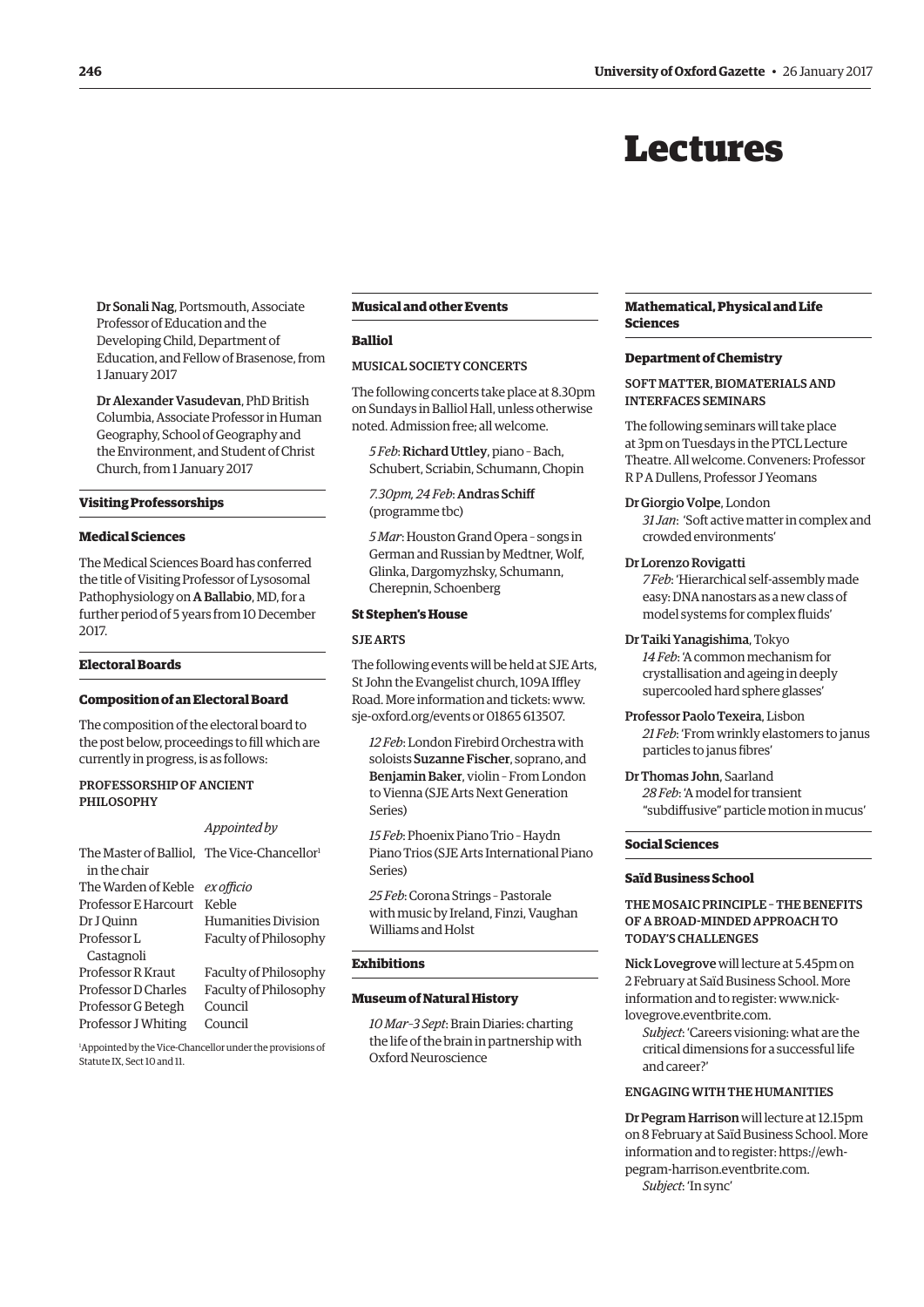# Examinations and Boards

# <span id="page-4-0"></span>**Colleges, Halls and Societies**

# **Trinity**

LECTURE TO COMMEMORATE NOEL **CHAVASSE** 

Professor Mark Harrison will deliver a lecture to commemorate Noel Chavasse at 5.30pm on 2 February in the Weston Library. Registration required. More information [and to register: www.trinity.ox.ac.uk/events/](www.trinity.ox.ac.uk/events/chavasse-lecture) chavasse-lecture.

*Subject*: ' "Part of the family" – the medical officer on the Western Front'

#### **Other Groups**

### **Pusey House**

The following events will take place at 4pm (preceded by tea) in the Hood Room, Pusey House. More information: [www.](http://www.puseyhouse.org.uk) [puseyhouse.org.uk.](http://www.puseyhouse.org.uk)

# RECOLLECTION LECTURE SERIES

The following lectures will take place on Wednesdays.

# Dr Ian D Logan

*8 Feb*: 'Anselm's conception of God'

# The Revd Canon Dr Robin Ward

*22 Feb*: '*Oculus sacredotis* – pastoral theology and practice in late medieval England'

Dr Brian Williams

*8 Mar*: The dance of Dante's *Paradiso*'

# RESEARCH SEMINARS: ANGLICANISM SINCE 1688

The following seminars will take place on Thursdays.

Professor William Gibson, Oxford Brookes, and Professor Joanne Degiato, Oxford Brookes

*2 Feb*: 'Sex and the church in the long 18th century'

# Maggie Kilbey

*16 Feb*: 'Excellent organs and miscreated machines: music-making in the English parish church from 1760s to 1860s'

# Amy Orr-Ewing

*2 Mar*: 'Dorothy L Sayers: writer, Christian apologist and Anglican'

**Examinations for the Degree of Doctor of Philosophy**

*This content has been removed as it contains personal information protected under the Data Protection Act.*

# **Examinations for the Degree of Master of Science**

*This content has been removed as it contains personal information protected under the Data Protection Act.*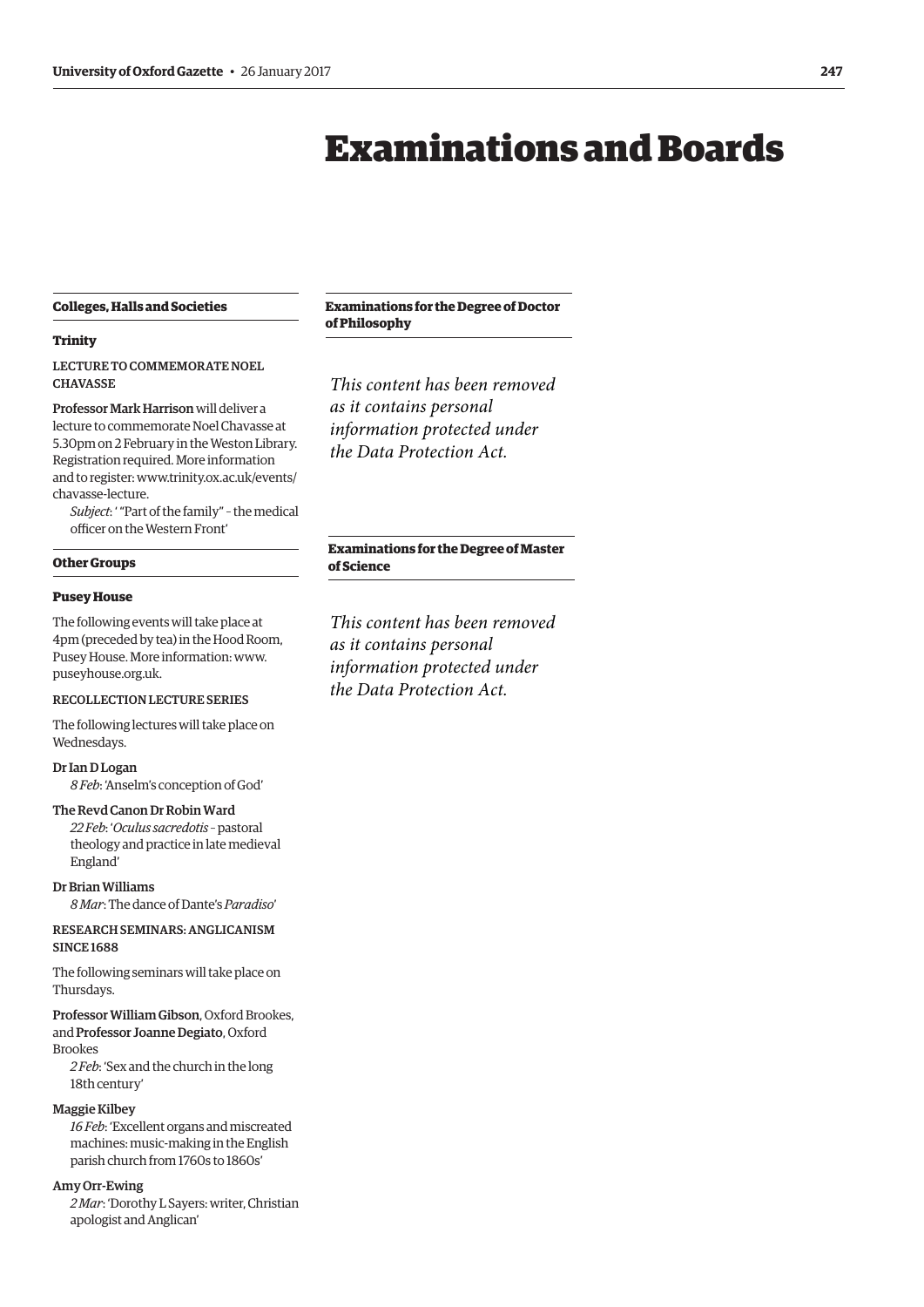#### **Changes to Examination Regulations**

For the complete text of each regulation listed below and a listing of all changes to regulations for this year to date, please see www.ox.ac.uk/gazette/ examinationregulations.

# **Education Committee**

REGULATIONS CONCERNING THE STATUS

OF GRADUATE TAUGHT STUDENTS to specify limits to student status for PGCE and Professional GCE programmes

#### **Humanities Board**

MST IN THE STUDY OF RELIGIONS clarifications about content of and requirements for assessment

# **Mathematical, Physical and Life Sciences Board**

RESEARCH DEGREES IN MATHEMATICAL **SCIENCES** 

to introduce integrated theses (including published papers) as a format for doctoral dissertations

# **Social Sciences Board**

FHS OF ARCHAEOLOGY AND ANTHROPOLOGY addition of two option papers

PGCE PROFESSIONAL GCE to specify limits to student status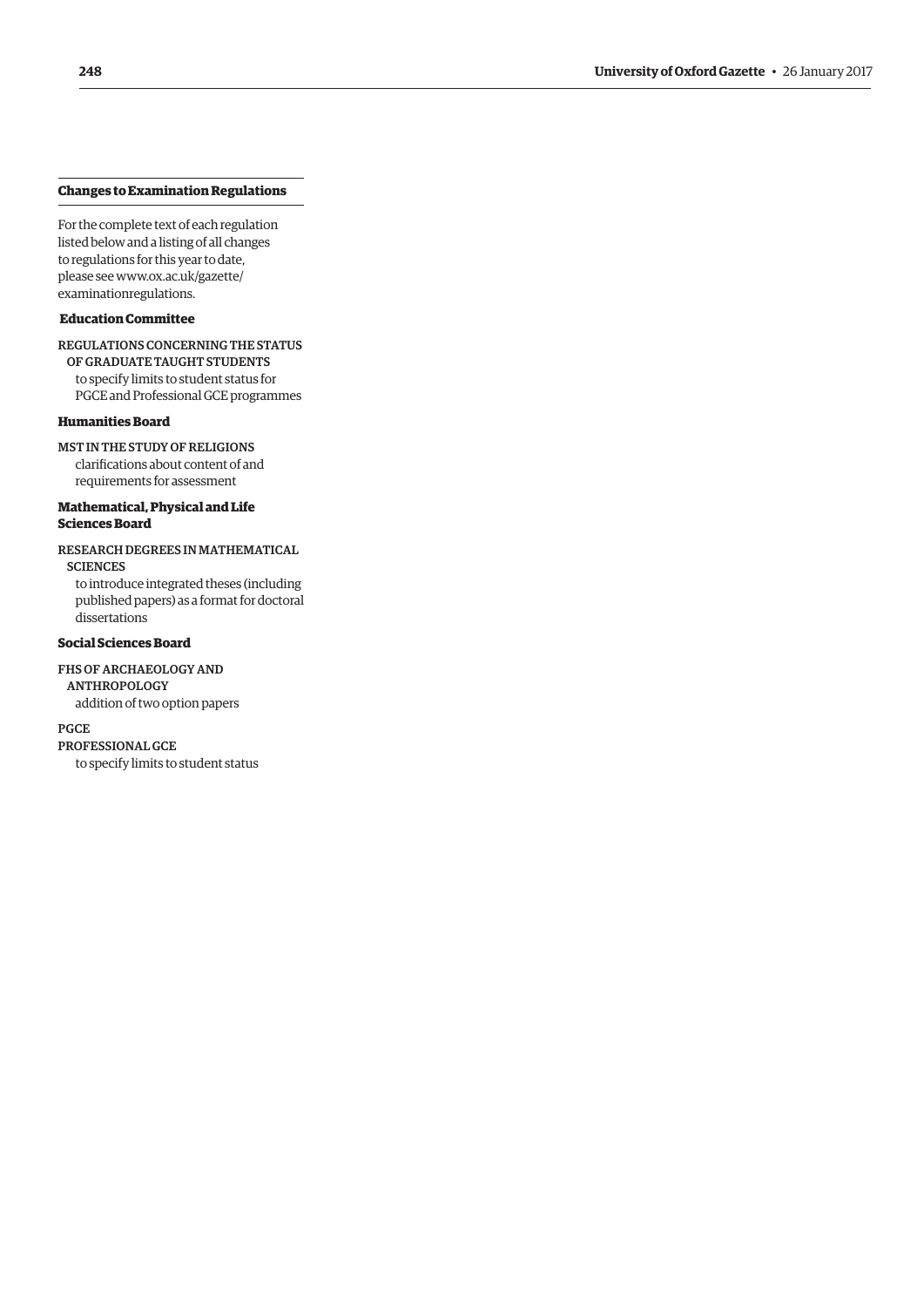# <span id="page-6-0"></span>Colleges, Halls and Societies

**Elections**

#### **Vacancies on Conference and University Committees**

Nominations are invited by **3 February**. The terms of office of all vacancies start in MT 2017.

| Committee                         | Vacancy                                   | Replacing Member                          | until end of  |
|-----------------------------------|-------------------------------------------|-------------------------------------------|---------------|
| Conference <sup>1</sup>           | Chair                                     | Professor Paul Madden, Queen's            | TT 2019       |
| Admissions Committee <sup>2</sup> | Deputy Chair                              | Ms Moira Wallace, Oriel                   | TT 2019       |
| Development Panel                 | Head of House member                      | The Revd Ralph Waller, Harris Manchester* | <b>TT2020</b> |
| Development Panel                 | Head of House member                      | Dame Lynne Brindley, Pembroke*            | TT 2020       |
| Divisional Board: Social Sciences | Conference representative (Head of House) | Lord (Ken) Macdonald, Wadham*             | TT 2020       |
| University Research Committee     | Conference representative (Head of House) | Dame Hermione Lee, Wolfson                | TT 2020       |
| University Research Committee     | Conference representative (Head of House) | Dame Maggie Snowling, St John's*          | TT 2020       |
| Security Subcommittee of GPC      | Conference representative (Head of House) | <b>Sir Ivor Roberts</b>                   | TT 2019       |

For queries please contact [tabitha.schenk@admin.ox.ac.uk or](mailto:tabitha.schenk@admin.ox.ac.uk) see [www.confcoll.ox.ac.uk.](http://www.confcoll.ox.ac.uk)

<sup>1</sup> Also *ex officio* Chair of Steering Committee and a member of a number of other bodies including University Council 2 The Deputy Chair serves 2 years as Deputy and then 2 years as Chair of both ADCOM and ADEX \* eligible for re-election

# **Memorial Events**

#### **New College**

A memorial service will be held at 2.30pm on Saturday, 25 February, in New College chapel for Eric Christiansen (15 September 1937–31 October 2016), student 1958–65; Tutorial Fellow 1965–2002; Emeritus Fellow from 2002. There will be tea in Hall after the service. All those wishing to attend are [asked to contact the Chapel Office \(nancy](mailto:nancy-jane.rucker@new.ox.ac.uk)jane.rucker@new.ox.ac.uk or (2)79108).

# **Obituaries**

#### **Green College**

Sir John Hanson, 13 January 2017; Warden 1998–2006, Honorary Fellow; Honorary Fellow, Wadham.

# **Magdalen**

- Donald George Brown, 18 July 2016; 1951. Aged 89.
- Alexander John McMurrough Cavanagh, 14 January 2014; 1947. Aged 84.
- (Frederick Albert) Lionel Clowes, 26 September 2016; 1941. Aged 95.
- John Cowling, 8 June 2016; 1949.
- Aged 86.
- (William) Anthony Crossley, 13 January 2017; 1958. Aged 77. David Davis, MBE, 19 October 2016;
- 1950. Aged 85. Jeremy Tristan Deller, 13 November
- 2016; 1990. Aged 44.
- Caspar John Fawden, 15 January 2017; 1981. Aged 54.
- Stephen Leslie Frewen-Laton, 24 June 2016; 1943. Aged 90.
- Geoffrey Philip Glasby, 19 August 2016; 1962. Aged 72.
- Anthony Eric Goodman, 2 October 2016; 1955. Aged 80.
- Cedric Edward Keid Hampson, 23 August 2014; 1955. Aged 81.
- Robert Allen Hastie, 2 October 2015; 1943. Aged 89.
- Mary Trevelyan Hodder, 10 March 2012; 1989. Aged 62.
- Michael Charles Hurst, 28 August 2016; 1950. Aged 85.
- Anthony Stephen King, 12 January 2017; 1956. Aged 82.
- David Moore Murray, 18 June 2016; 1957. Aged 79.
- Lorna Oakley, September 2016; 2011. Aged 24.

Robert Denzil Onslow, 22 December 2016; 1984. Aged 51.

- Norman Ernest Palmer, 3 October 2016; 1966. Aged 68.
- Antony Basil Pepin, 27 March 2016; 1945. Aged 88.
- Richard William Pfaff, 10 July 2016; 1957. Aged 79.
- Bryan Robson, 21 May 2016; 1956. Aged 80.
- Patrick Norman Sargeaunt, 2016; 1944. Aged 90.
- Venkata Siddharthacharry, 1 January 2017; 1938. Aged 96.
- John Walter Stoye, 4 December 2016; 1948. Aged 99.
- Giles Adrian Waterfield, 5 November 2016; 1968. Aged 67.

#### **Oriel**

Professor Kurt Schoenenberger, 13 November 2016; Emeritus Fellow.

#### **St Hilda's**

- Susan Coles, 2016; 1954. Aged 80. Elizabeth Anne Foster (*née* Hawkins), 8 December 2016; Scholar 1947. Aged 88
- Patricia Jones (*née* Brooks), 7 December 2016; 1944. Aged 90.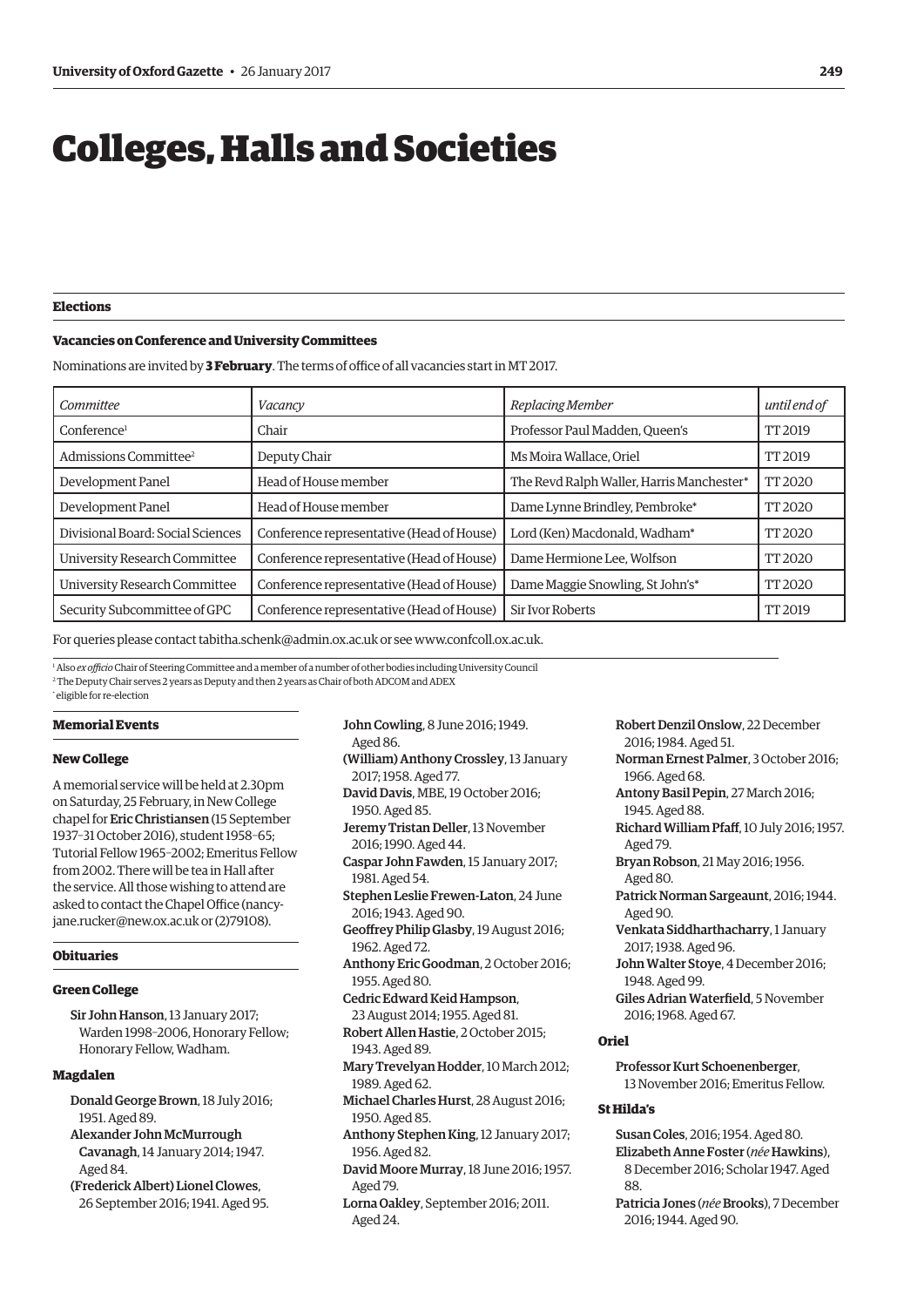# Elections

<span id="page-7-0"></span>Barbara Knowles (*née* O'Malley), 16 September 2016; 1950. Aged 85. Iola Slessenger (*née* Tushingham), 21 December 2016; 1945. Aged 89. Rosemary Ann Turner (*née* Bland), 31 July 2016; Scholar 1955. Aged 80.

# **St Hugh's**

Caroline Corrie (*née* Mackintosh), 7 December 2016; 1947. Aged 88. Celia Lowe (*née* Goodbody), 28 November 2016; 1952. Aged 84. Anne Mummery (*née* Lackie), 5 December 2016; 1956. Aged 78. Lady Joanna Sheldon (*née* Pappworth); 16 December 2016; 1973. Aged 62.

# **Worcester**

Alan Walter Matthias, 2 December 2016; 1956. Aged 80.

| Elections | 2 March |
|-----------|---------|
|-----------|---------|

Nominations for the elections below will close at **4pm on 2 February**.

# **Other Committees and University Bodies**

# PANEL FOR CONSTITUTING THE VISITATORIAL BOARD UNDER STATUTE XII PART C

*If the statutes approved by Congregation on 31 May 2016 are approved by Her Majesty in Council, an election will be required to ensure that the Visitatorial Board Panel remains fully populated. This election is being conducted pending that approval.*

One member of Congregation required to engage in academic teaching and/or research either by their written contracts of employment or by established and agreed practice elected by Congregation

| Current/                                | To hold               | To hold |
|-----------------------------------------|-----------------------|---------|
| Retiring                                | office from           | office  |
| <b>Member</b>                           |                       | until   |
| Ms Catriona J E                         | with immediate MT2018 |         |
| Cannon.                                 | effect subject to     |         |
| Wolfson,                                | the approval          |         |
| <b>Bodleian</b>                         | sought from           |         |
| Libraries                               | Her Majesty in        |         |
|                                         | Council               |         |
| Eurther information on the Visitatorial |                       |         |

Board Panel can be found at www.admin. ox.ac.uk/media/global/wwwadminoxacuk/ localsites/councilsecretariat/congregation/ [Statute\\_XII\\_\(as\\_approved\\_by\\_Congregation\\_](www.admin.ox.ac.uk/media/global/wwwadminoxacuk/localsites/councilsecretariat/congregation/Statute_XII_(as_approved_by_Congregation_on_31_May_2016_subject_to_the_approval_of_Her_Majesty_in_Council).pdf) on\_31\_May\_2016\_subject\_to\_the\_ approval\_of\_Her\_Majesty\_in\_Council). [pdf and www.admin.ox.ac.uk/statutes/](www.admin.ox.ac.uk/statutes/regulations/258-062.shtml) regulations/248-062.shtml.

For further information about the Visitatorial Board Panel, please contact the Secretary ([ellen.hudspith@admin.ox.ac.uk\).](mailto:ellen.hudspith@admin.ox.ac.uk)

# POOL FOR CONSTITUTING PANELS CONVENED UNDER STATUTE XII PARTS B, D AND H

*If the statutes approved by Congregation on 31 May 2016 are approved by Her Majesty in Council, elections will be required to populate the new Pool for Constituting Panels under* 

*Statute XII, Parts B, D and H and under the associated regulations made by Council on 2 December 2016 (Supplement (1) to Gazette No 5149, vol 147). These elections are being conducted pending that approval.*

Four members of Congregation to whom Statute XII applies to represent the Division of Humanities, elected by members of Congregation

| Current/<br>Retiring<br>Member | To hold<br>office from                                                                                                  | To hold<br>office<br>until |
|--------------------------------|-------------------------------------------------------------------------------------------------------------------------|----------------------------|
|                                | [new positions] with immediate HT 2021<br>effect subject to<br>the approval<br>sought from<br>Her Majesty in<br>Council |                            |

Four members of Congregation to whom Statute XII applies to represent the Division of Mathematical, Physical and Life Sciences, elected by members of Congregation

| Current/<br>Retiring<br>Member | To hold<br>office from                                                                                                  | To hold<br>office<br>until |
|--------------------------------|-------------------------------------------------------------------------------------------------------------------------|----------------------------|
|                                | [new positions] with immediate HT 2021<br>effect subject to<br>the approval<br>sought from<br>Her Majesty in<br>Council |                            |

Four members of Congregation to whom Statute XII applies to represent the Division of Medical Sciences, elected by members of Congregation

| Current/<br>Retiring<br>Member | To hold<br>office from                                                                                  | To hold<br>office<br>until |
|--------------------------------|---------------------------------------------------------------------------------------------------------|----------------------------|
| [new positions]                | with immediate HT 2021<br>effect subject to<br>the approval<br>sought from<br>Her Majesty in<br>Council |                            |

Four members of Congregation to whom Statute XII applies to represent the Division of Social Sciences, elected by members of Congregation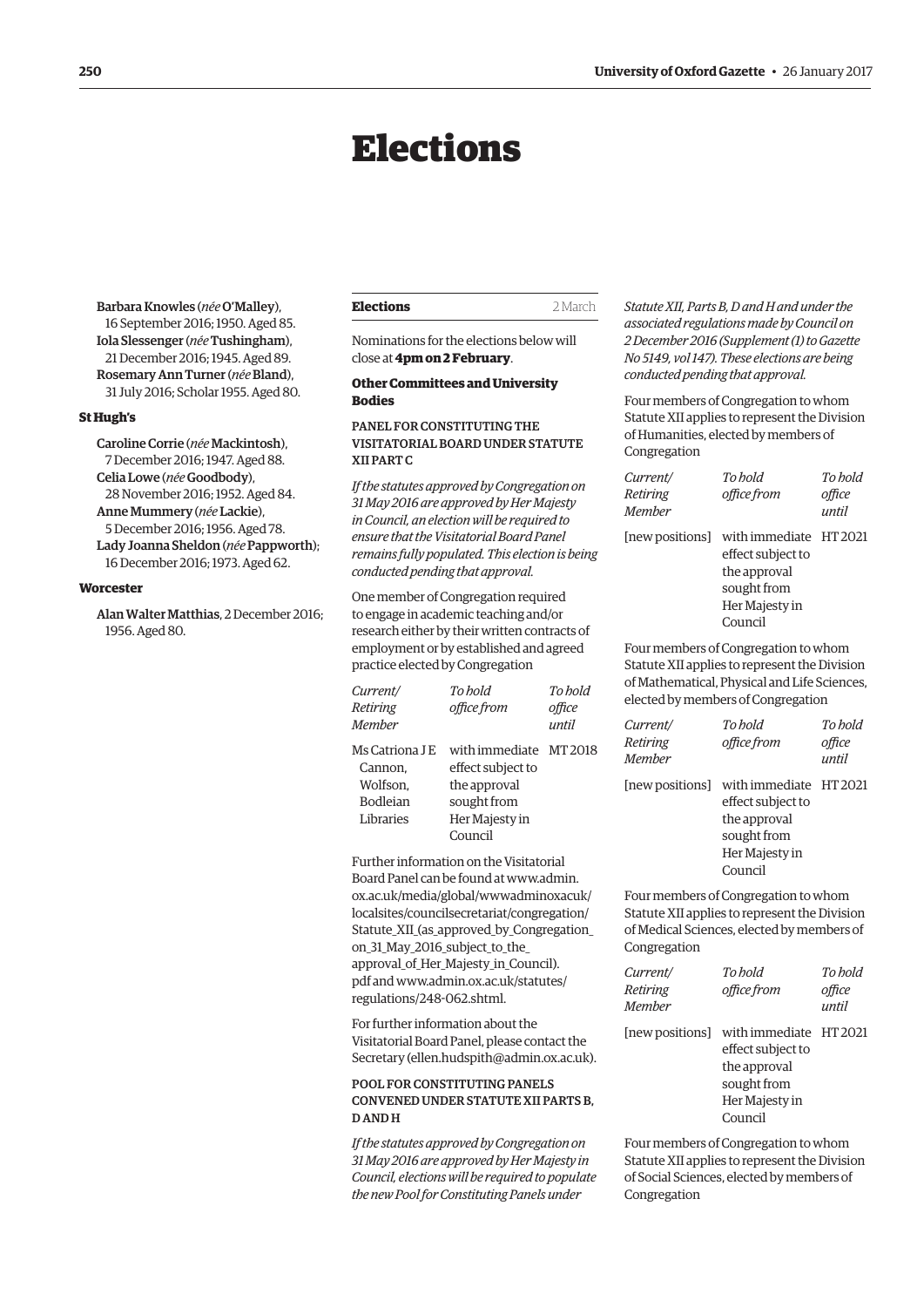| Current/<br>Retiring<br><b>Member</b> | To hold<br>office from                                                                                                  | To hold<br>office<br>until |
|---------------------------------------|-------------------------------------------------------------------------------------------------------------------------|----------------------------|
|                                       | [new positions] with immediate HT 2021<br>effect subject to<br>the approval<br>sought from<br>Her Majesty in<br>Council |                            |

Four members of Congregation to whom Statute XII applies to represent Gardens, Libraries and Museums (GLAM), elected by members of Congregation

| Current/<br>Retiring<br><b>Member</b> | To hold<br>office from                                                                                                  | To hold<br>office<br>until |
|---------------------------------------|-------------------------------------------------------------------------------------------------------------------------|----------------------------|
|                                       | [new positions] with immediate HT 2021<br>effect subject to<br>the approval<br>sought from<br>Her Majesty in<br>Council |                            |

Four members of Congregation to whom Statute XII applies to represent University Administration and Services (UAS), elected by members of Congregation

| Current/<br>Retiring<br><b>Member</b> | To hold<br>office from                                                                                                  | To hold<br>office<br>until |
|---------------------------------------|-------------------------------------------------------------------------------------------------------------------------|----------------------------|
|                                       | [new positions] with immediate HT 2021<br>effect subject to<br>the approval<br>sought from<br>Her Majesty in<br>Council |                            |

#### *Notes*:

Statute XII applies to: (a) professors, readers and associate professors or lecturers; (b) any employee of the University who is a member of the Universities Superannuation Scheme or who would be a member if he or she had not been exempted under the provisions of Statute XIV. In Statute XII (www.admin. ox.ac.uk/media/global/wwwadminoxacuk/ localsites/councilsecretariat/congregation/ [Statute\\_XII\\_\(as\\_approved\\_by\\_Congregation\\_](www.admin.ox.ac.uk/media/global/wwwadminoxacuk/localsites/councilsecretariat/congregation/Statute_XII_(as_approved_by_Congregation_on_31_May_2016_subject_to_the_approval_of_Her_Majesty_in_Council).pdf) on\_31\_May\_2016\_subject\_to\_the\_approval\_ of Her Majesty in Council).pdf), any reference to 'a member of the academic

staff' is a reference to a person to whom the statute applies.

College staff are not covered by Statute XII as colleges have their own statutes. The exception is college staff at Kellogg and St Cross, which follow the University's statutes.

Any staff holding joint appointments will, however, be covered by Statute XII in respect of their University contract of employment and duties.

It is expected that candidates for election to represent one of the six constituencies will also be members of the relevant constituency (ie a member of one of the divisions, GLAM or UAS).

Members of the Pool will be chosen by lot to serve on a number of Panels under Statute XII (ie Redundancy Panel (Section 14 (6)), Staff Employment Review Panel (Section 35) and University Appeal Panel (Section 52 (2))) and may be expected to also chair a Panel. Each member of the Pool will be required to attend appropriate training, including on equality and diversity, before serving on a Panel.

Full details of the Pool's composition and the functions and powers of the Panels can be found in Supplement (1) to *Gazette* No 5149, vol 147. For further information about the Pool, please contact Ms Sarah [Thonemann, Personnel Services \(sarah.](mailto:sarah.thonemann@admin.ox.ac.uk) thonemann@admin.ox.ac.uk).

# **Faculty Boards**

#### **Board of the Faculty of Law**

One Ordinary Member elected by all members of the faculty exclusive of the persons qualified to be Official Members as per Regulation 10 of Council Regulations 19 of 2002

*Current/Retiring Member To hold* 

*office until*

Ms Nancy Eisenhauer, Mansfield MT 2017

For further information, please contact the Secretary ([charlotte.vinnicombe@law.ox.ac.](mailto:charlotte.vinnicombe@law.ox.ac.uk)  $n\bar{k}$ 

#### **General notes:**

Nominations in writing for the elections on 2 March, by four members of Congregation other than the candidate, will be received by the Elections Office, University Offices, Wellington Square, up to **4pm on 2 February**.

At least one nomination in respect of each candidate must be made on an official [nomination form \(available on www.admin.](www.admin.ox.ac.uk/elections/forms/index.shtml) ox.ac.uk/elections/forms/index.shtml).

All candidates are asked to note the general requirements which apply to all committee members, as set out in Council Regulations 14 of 2002 (General Regulations of Council for Committees) ([www.admin.ox.ac.uk/](http://www.admin.ox.ac.uk/statutes/regulations/519-122.shtml) [statutes/regulations/519-122.shtml\). Cu](http://www.admin.ox.ac.uk/statutes/regulations/519-122.shtml)rrent members seeking re-election are also asked to check for specific restrictions on consecutive service.

Candidates are invited to include with their nomination forms a written statement of no more than 250 words, setting out his or her reasons for standing and qualifications for the office being sought. In the event of a contested election, these statements will [be available online at www.admin.ox.ac.uk/](www.admin.ox.ac.uk/elections) elections and published in the *Gazette* dated 16 February. Voters may wish to wait until they have read these notes before returning their ballot papers.

Ballot papers will be sent out to members of Congregation as soon as possible after the closing date for nominations. Completed ballot papers must be received by the Elections Office not later than **4pm on 2 March**.

For further information, please contact the Elections Officer [\(shirley.mulvihill@admin.](mailto:shirley.mulvihill@admin.ox.ac.uk) [ox.ac.uk\).](mailto:shirley.mulvihill@admin.ox.ac.uk)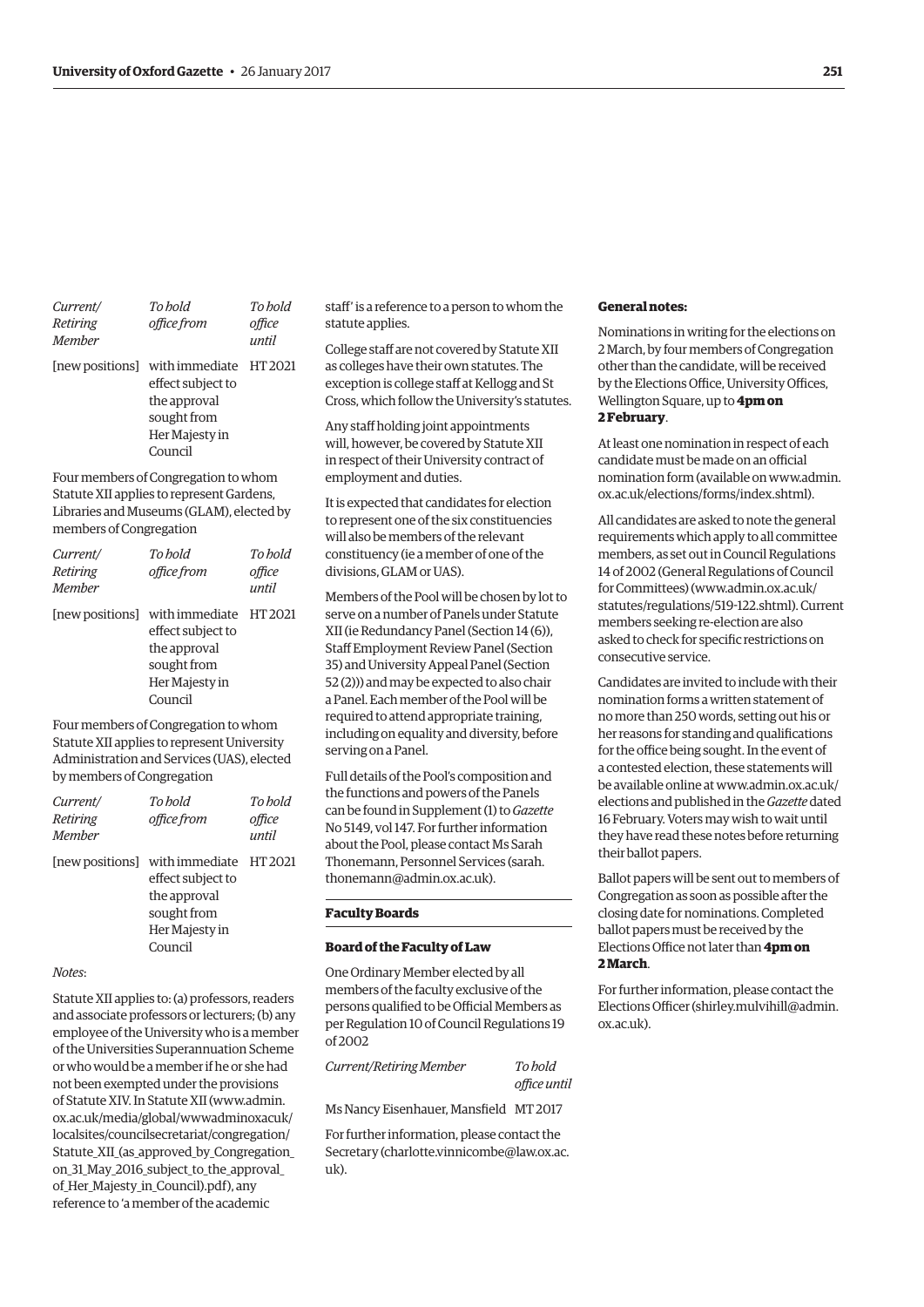# <span id="page-9-0"></span>Advertisements

#### **Advertising enquiries**

*Email*: [gazette.ads@admin.ox.ac.uk](mailto:gazette.ads@admin.ox.ac.uk) *Telephone*: 01865 (2)80548 *Web*[: www.ox.ac.uk/gazette/](www.ox.ac.uk/gazette/classifiedadvertising) classifiedadvertising

# **Deadline**

Advertisements are to be received by **noon on Wednesday** of the week before publication (ie eight days before publication). Advertisements must be submitted online.

#### **Charges**

Commercial advertisers: £30 per insertion of up to 70 words, or £60 per insertion of 71–150 words.

Private advertisers: £20 per insertion of up to 70 words, or £40 per insertion of 71–150 words.

Advertisements which are placed only in the online edition of the *Gazette* are reduced to £20 per insertion for commercial advertisers and £10 per insertion for private advertisers for 70-word advertisements (or £40 and £20 respectively for 150-word advertisements).

See our website for examples of whether an advertisement is considered commercial [or private: www.ox.ac.uk/gazette/](www.ox.ac.uk/gazette/classifiedadvertising) classifiedadvertising.

# **Online submission and payment**

Advertisements must be submitted and paid for online, using a credit card or debit card, through a secure website. For details, see [www.ox.ac.uk/gazette/classifiedadvertising.](http://www.ox.ac.uk/gazette/classifiedadvertising)

# **Miscellaneous**

# **Tri-innovate 2017 competition**

**Following last year's successful Tri-Innovate competition** between Wolfson, Pembroke and Hertford entrepreneurs, the 2017 competition has now launched. Open to members of all Oxford colleges, provided 1 member of each team is from Hertford, Pembroke or Wolfson, Tri-Innovate is the chance to turn your idea into reality. Enter your idea at: [www.wolfsoninnovate.com.](http://www.wolfsoninnovate.com)  Feedback will be provided from the judges and 6 ideas selected for the Pitch Event on 25 Apr. £12,000 in prize money. Competition closes 7 Feb. See News at [www.wolfson.ox.ac.uk.](http://www.wolfson.ox.ac.uk)

#### **Study days**

# **St Theosevia Centre for Christian**

**Spirituality** study days in Hilary term, 10.30am–4pm: Sat 28 Jan: 'The art and architecture of Georgia', Dr Nicholas Gendle; Sat 25 Feb: 'Concepts of Purgatory: on the purification of the soul in Western and Eastern Christianity', Metropolitan Kallistos Ware, Prof David Taylor, Dr Brian Williams. Students free, non-students £5. Bring lunch. Web: [www.](http://www.theosevia.org) [theosevia.org; co](http://www.theosevia.org)nt[act: tikhon.vasilyev@](mailto:tikhon.vasilyev@wolfson.ox.ac.uk) wolfson.ox.ac.uk.

#### **London parking**

**Secure garage parking** in central London. Adjacent to Victoria Station. £100 pw. Long [lets only. Contact: susanewaldman5@gmail.](mailto:susanewaldman5@gmail.com) com.

## **Craft Courses**

**Ardington School of Crafts** offers short courses with practising craftspeople in beautiful surroundings near Wantage. 200 courses between 1 and 3 days, from stained glass and silver jewellery to textiles and carving, all held in our well-equipped workshops. Unearth your hidden talents and discover why people keep coming back to Ardington School of Crafts. Gift vouchers [available. See: www.ardingtonschoolofcrafts.](www.ardingtonschoolofcrafts.com) com. Tel: 01235 833433.

#### **Shezan Restaurant**

**Mughal Indian cuisine** at Shezan: 1st floor, 135 High St, Oxford. From our kitchen to your table, we bring you fresh herbs, spices, roots, fragrances and the Mughal tradition of passion for good food. Serving as dining rooms since 1915. Open daily noon–3pm and 5.30–11pm. Tel: 01865 251600. Website: [www.](http://www.shezanoxford.co.uk) [shezanoxford.co.uk.](http://www.shezanoxford.co.uk)

#### **Research participants sought**

**Seeking healthy male volunteers** aged 18–85 with no previous history of retinal problems to participate in a study. You would be asked to undergo some simple visual function tests to collect control data. Participation involves 1 session at the Oxford Eye Hospital (at the JR) lasting approximately 1 hour. For more information or to volunteer for this study, please contact: [anum.butt@medsci.ox.ac.uk.](mailto:anum.butt@medsci.ox.ac.uk)

# **Oxford University Newcomers' Club**

**The Oxford University Newcomers' Club**

at the University Club, 11 Mansfield Rd, OX1 3SZ, welcomes the wives, husbands or partners of visiting scholars, of graduate students and of newly appointed academic and administrative members of the University. We offer help, advice, information and the opportunity to meet others socially. Informal coffee mornings are held in the club every Wednesday 10.30–12 (excluding the Christmas vacation). Newcomers with children (0–4) meet every Fri in term 10.15–11.45. We have a large programme of events including tours of colleges, museums and other places of interest. Other term-time activities include a book group, informal conversation group, garden group, antiques group, opportunity to explore Oxfordshire and an opportunities in Oxford group. Visit our website: [www.](http://www.newcomers.ox.ac.uk) [newcomers.ox.ac.uk.](http://www.newcomers.ox.ac.uk)

# **Restoration and conservation of antique furniture**

**John Hulme** undertakes all aspects of restoration. 30 years' experience. Collection and delivery. For free advice, telephone or write to the Workshop, 11A High St, Chipping Norton, Oxon, OX7 5AD. Tel: 01608 641692.

# **Sell your unwanted books**

**We buy academic and non-academic used books**. If you are moving office or home, leaving the University or just need more space, we can help. We are most interested in arts, history and social sciences and also buy classical or jazz CDs. Good prices paid for large or small collections and we collect from anywhere in the Oxford area. Please contact [Ross on 07720 288774 or bd@beadledavies.](mailto:bd@beadledavies.co.uk) co.uk.

#### **Services offered**

**Big or small, we ship it all**. Plus free pick up anywhere in Oxford. Also full printing services available (both online and serviced), 24-hour photocopying, private mailing addresses, fax bureau, mailing services and much more. Contact or visit Mail Boxes Etc, 266 Banbury Rd, Oxford. Tel: 01865 514655. Fax: 01865 514656. Email: [staff@mbesummertown.co.uk.](mailto:staff@mbesummertown.co.uk)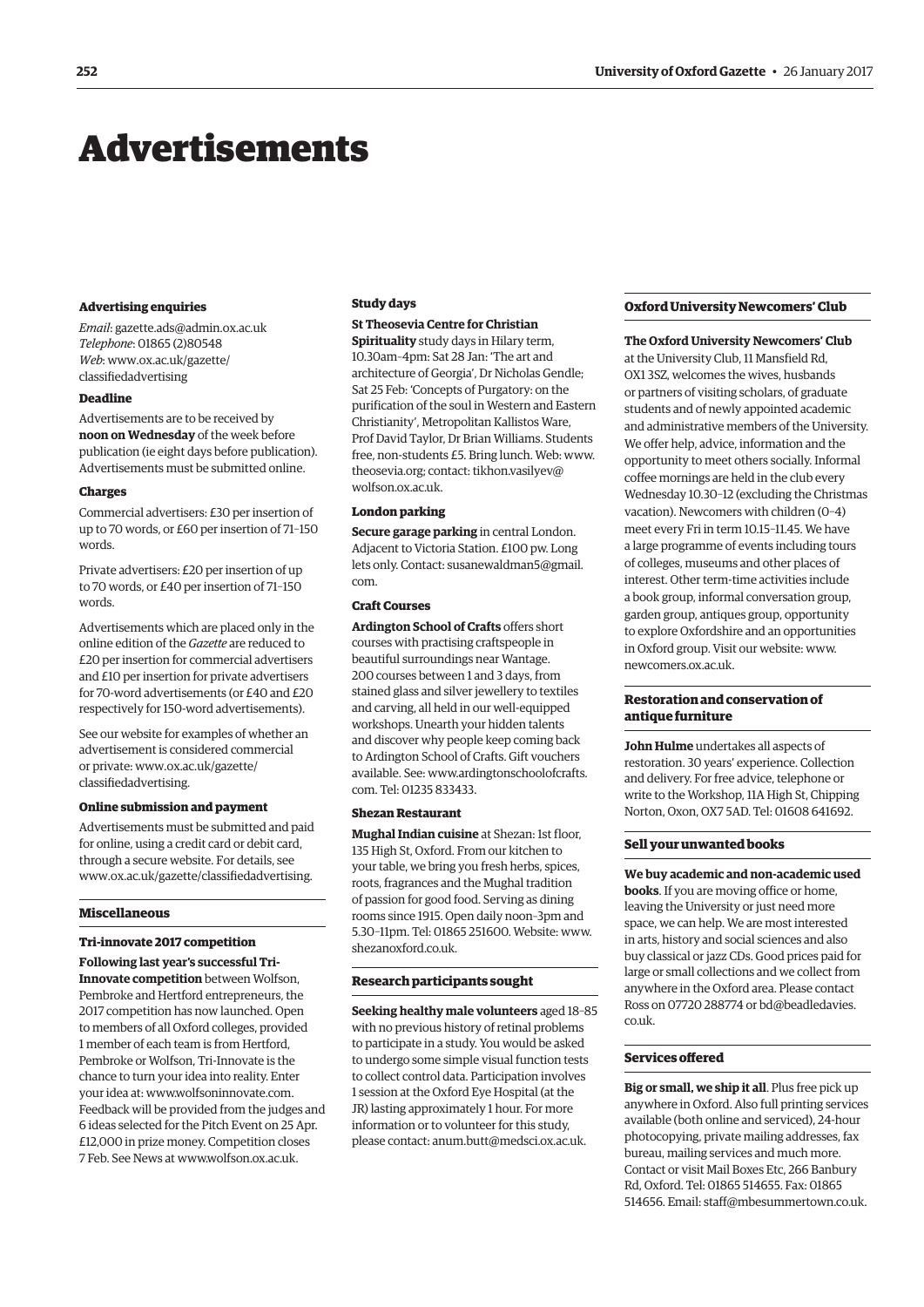Also at 94 London Rd, Oxford. Tel: 01865 [741729. Fax: 01865 742431. Email: staff@](mailto:staff@mbeheadington.co.uk) mbeheadington.co.uk.

**Carpenter/joiner**. For bookcases, wardrobes, etc, made on site to your specifications. Portfolio available. Call Rob Guthrie on 01608 677423 (evening) or 07961 444957 (daytime). Email: [rob.s.guthrie@gmail.com. W](mailto:rob.s.guthrie@gmail.com)eb: [www.](http://www.robguthrie.co.uk) [robguthrie.co.uk.](http://www.robguthrie.co.uk)

# **Situations vacant**

**Finance Manager** needed for finance and some personnel work for small marketing company, at Oxford-based office, to start 28 Feb. Must have AAT qualification and/ or several years' bookkeeping and some human resources experience. Must be familiar with Excel, numerate, flexible, highly accurate, organised and have good spoken English. Duties: inputting data, payroll, VAT, bookkeeping, liaising with London office, staff welfare and other duties. Hours: 9.30am-1.30pm, Tues, Wed and Thurs; £15/hour. Send CV and covering letter by Fri 3 Feb to Finance [Director at joanna.gibbon2@lindsellmarketing.](mailto:joanna.gibbon2@lindsellmarketing.com) com.

**The Stanford University Program in Oxford** seeks a committed and enthusiastic postgraduate student to live with and mentor Stanford students as Junior Dean. The Junior Dean is the key staff member out of hours for students' residential life, lives in the student residence and, under supervision, helps to build a strong, safe, healthy residential learning community, which complements and extends students' classroom/experiential learning. Closing date: 6 Feb. More information: https://hiring.accolo. [com/jobs/Oxford\\_England/Oxfordshire/Junior\\_](https://hiring.accolo.com/jobs/Oxford_England/Oxfordshire/Junior_Dean/426790742/job.htm) Dean/426790742/job.htm.

# **Houses to let**

**Wytham Village, 4 Dunstead Lane**: a refurbished 2-bedroom cottage with garden available to let in desirable Wytham Village. Available to let immediately at £1,325 pcm on an unfurnished basis. Contact Carter Jonas on 01865 511444 for further details.

**Wytham Village, Cottage 19**: a spacious 3-bedroom cottage available to let in Wytham Village with a large maintained garden. Available immediately at £1,595 pcm on an unfurnished basis. Contact Carter Jonas on 01865 511444 for further details.

**North Oxford**: Flat 1, 6 Winchester Road – a large and newly redecorated 2-bedroom apartment situated in a desirable north Oxford location close to the city. Available to let immediately at £1,350 pcm on a furnished basis for 6 months. Contact Carter Jonas on 01865 511444 for further details.

# **Accommodation offered**

#### *Graduate Accommodation Office*

The Graduate Accommodation Office provides affordable accommodation to full-time graduate students of the [University. Please see www.admin.ox.ac.](www.admin.ox.ac.uk/graduateaccommodation) uk/graduateaccommodation. Academic visitors, staff and part-time students may wish to register for Student Pad, a website where private landlords advertise for tenants associated with the University: [www.oxfordstudentpad.co.uk.](http://www.oxfordstudentpad.co.uk)

**scottfraser** – market leaders for quality Oxfordshire property. Selling, letting, buying, renting, investing – we are here to help. Visit [www.scottfraser.co.uk fo](http://www.scottfraser.co.uk)r more information or call: Headington sales: 01865 759500; Summertown sales: 01865 553900; East Oxford sales: 01865 244666; Witney sales: 01993 705507; Headington lettings: 01865 761111; Summertown lettings: 01865 554577; East Oxford and student lettings: 01865 244666; Witney lettings: 01993 777909.

# **Self-catering apartments**

**Visiting Oxford?** Studio, 1-, 2- and 3-bed properties conveniently located for various colleges and University departments. Available from 1 week to several months. Apartments are serviced, with linen provided and all bills included. Details, location maps and photos can be found on our website at [www.](http://www.shortletspace.co.uk) [shortletspace.co.uk. Co](http://www.shortletspace.co.uk)ntact us by email on [stay@shortletspace.co.uk or](mailto:stay@shortletspace.co.uk) call us on 01993 811711.

**Sunny north Oxford studio apartment** with parking available for short/medium-term lets, ideal for 1 person. Immaculate newly built with French doors opening on to south-facing garden. Wi-Fi/TV provided. Lounge/dining area, fully equipped kitchenette with fridge/ freezer/hob/microwave. Separate access with own hallway including washer/dryer, beautiful bathroom with shower. Fresh linen regularly, £60 per night, bills included, minimum 3 nights. £25 surcharge for second person. [Email: enquiries@studioflatnorthoxford.](mailto:enquiries@studioflatnorthoxford.com) com. Tel: 0044 (0)7764 574700. Web: [www.](http://www.studioflatnorthoxford.com) [studioflatnorthoxford.com.](http://www.studioflatnorthoxford.com)

**The Tidmarsh** is a Visit England 5\*-rated 1-bedroom apartment in the Oxford Castle Quarter, refurbished for its 10th anniversary. A quiet, central location, so ideal for professional and academic short-term lets. Wi-Fi, all utilities, highest thread-count linen changed weekly, fully fitted kitchen, full laundry facilities, underfloor heating with finest-quality furniture and fittings ensure a comfortable, practical environment. Web: [www.pmcdomus.co.uk. Em](http://www.pmcdomus.co.uk)ail: pat@ [pmcdomus.co.uk. Tel: 0](mailto:pat@pmcdomus.co.uk)1869 277557.

# **Holiday lets**

**Midhurst**. Romantic, primitive, 2-bedroom gamekeeper's cottage up a muddy farm track in national park at the foot of the South Downs. Open fire, polished floor, simple kitchen; dishwasher, washing machine; broadband, no TV, large study. On own 190-acre organic farm – woods, valleys, river, bluebells, deer. Available weekends; discounts for junior academics. Pictures at [www.](http://www.wakehamfarm.com) [wakehamfarm.com or](http://www.wakehamfarm.com) [email haroldcarter@](mailto:haroldcarter@mac.com) mac.com.

**Cornwall**, cottage and restored chapel in quiet hamlet on South-west Coastal Footpath within 100m of the sea and minutes from Caerhays and Heligan. Each property sleeps 6. Comfortably furnished, c/h, wood burner and broadband. Ideal for reading, writing, painting, walking, bathing, bird watching. Beautiful beach perfect for bucket and spade family holidays. Short winter breaks available from £250. Tel: 01865 558503 or 07917 864113. Email: [gabriel.amherst@btconnect.com. Se](mailto:gabriel.amherst@btconnect.com)e: [www.cornwallcornwall.com.](http://www.cornwallcornwall.com)

# **Choose from over 11,000 holiday villas**

and apartments in Spain with Clickstay. We make it easy for you to make the perfect choice with our verified renter reviews and a dedicated customer services team. You can choose from modern apartments in Mallorca to whitewashed traditional fincas in Tenerife from just £73 pw! Many of our rental properties have private pools, sea views and large gardens with BBQ facilities. See: [www.](http://www.clickstay.com/spain) [clickstay.com/spain.](http://www.clickstay.com/spain)